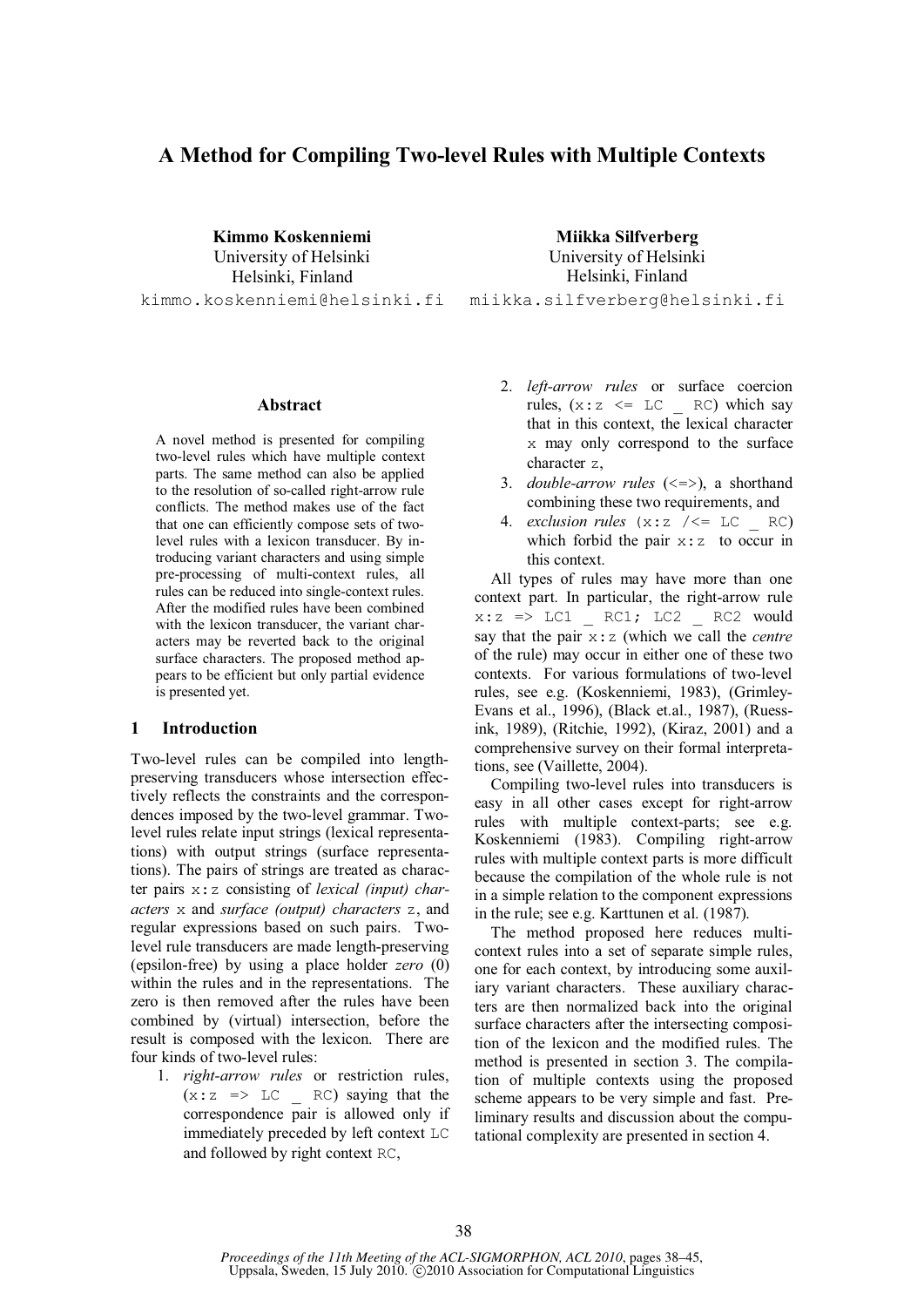#### **1.1 The compilation task with an example**

We make use of a simplified linguistic example where a stop  $k$  is realized as  $v$  between identical rounded close vowels (u, y). The example resembles one detail of Finnish consonant gradation but it is grossly simplified. According to the rule in the example, the lexical representation pukun would be realized as the surface representation puvun. This correspondence is traditionally represented as:

p u k u n p u v u n

where the upper tier represents the lexical or morphophonemic representation which we interpret as the input, and the lower one corresponds to the surface representation which we consider as the output.<sup>1</sup> This two-tier representation is usually represented on a single line as a sequence of input and output character pairs where pairs of identical characters, such as p:p are abbreviated as a single p. E.g. the above pair of strings becomes a string of pairs:

p u k:v u n

In our example we require that the correspondence k:v may occur only between two identical rounded close vowels, i.e. either between two letters u or between two letters y. Multiple contexts are needed in the right-arrow rule which expresses this constraint. As a two-level grammar, this would be:

```
Alphabet a b … k … u v w … 
 k:v; 
Rules 
k:v \Rightarrow u u;
        Y = Y
```
This grammar would permit sequences such as:

p u k:v u n k y k:v y n p u k:v u k:v u n l u k:v u n k y k:v y n t u k k u

but it would exclude sequences:

p u k:v y n t u k:v a n

Whereas one can always express multicontext left-arrow rules  $(\leq)$  and exclusion rules  $(\angle \leq)$  equivalently as separate rules, this does not hold for right-arrow rules. The two separate rules

k: $v \Rightarrow u = u;$ k: $v \Rightarrow y = y;$ 

would be in conflict with each other permitting no occurrences of  $k:V$  at all, (unless we apply so-called conflict resolution which would effectively combine the two rules back to a single rule with two context parts).

### **2 Previous compilation methods**

The first compiler of two-level rules was implemented by the first author in 1985 and it handled also multi-context rules (Koskenniemi, 1985). The compiler used a finite-state package written by Ronald Kaplan and Martin Kay at Xerox PARC, and a variant of a formula they used for compiling cascaded rewrite rules. Their own work was not published until 1994. Koskenniemi's compiler was re-implemented in LISP by a student in her master's thesis (Kinnunen, 1987).

Compilation of two-level rules in general requires some care because the centres may occur several times in pair strings, the contexts may overlap and the centres may act as part of a context for another occurrence of the same centre. For other rules than right-arrow rules, each context is yet another condition for excluding ungrammatical strings of pairs, which is how the rules are related to each other. The context parts of a right-arrow rule are, however, permissions, one of which has to be satisfied. Expressing unions of context parts was initially a problem which required complicated algorithms.

Some of the earlier compilation methods are mentioned below. They all produce a single transducer out of each multi-context right-arrow rule.

#### **2.1 Method based on Kaplan and Kay**

Kaplan and Kay (1994) developed a method around 1980 for compiling rewriting rules into finite-state transducers<sup>2</sup>. The method was adapted by Koskenniemi to the compilation of two-level rules by modifying the formula

<sup>&</sup>lt;sup>1</sup> In Xerox terminology, the input or lexical characters are called the upper characters, and the output or surface characters are called the lower characters. Other orientations are used by some authors.

 2 Douglas Johnson (1972) presented a similar technique earlier but his work was not well known in early 1980s.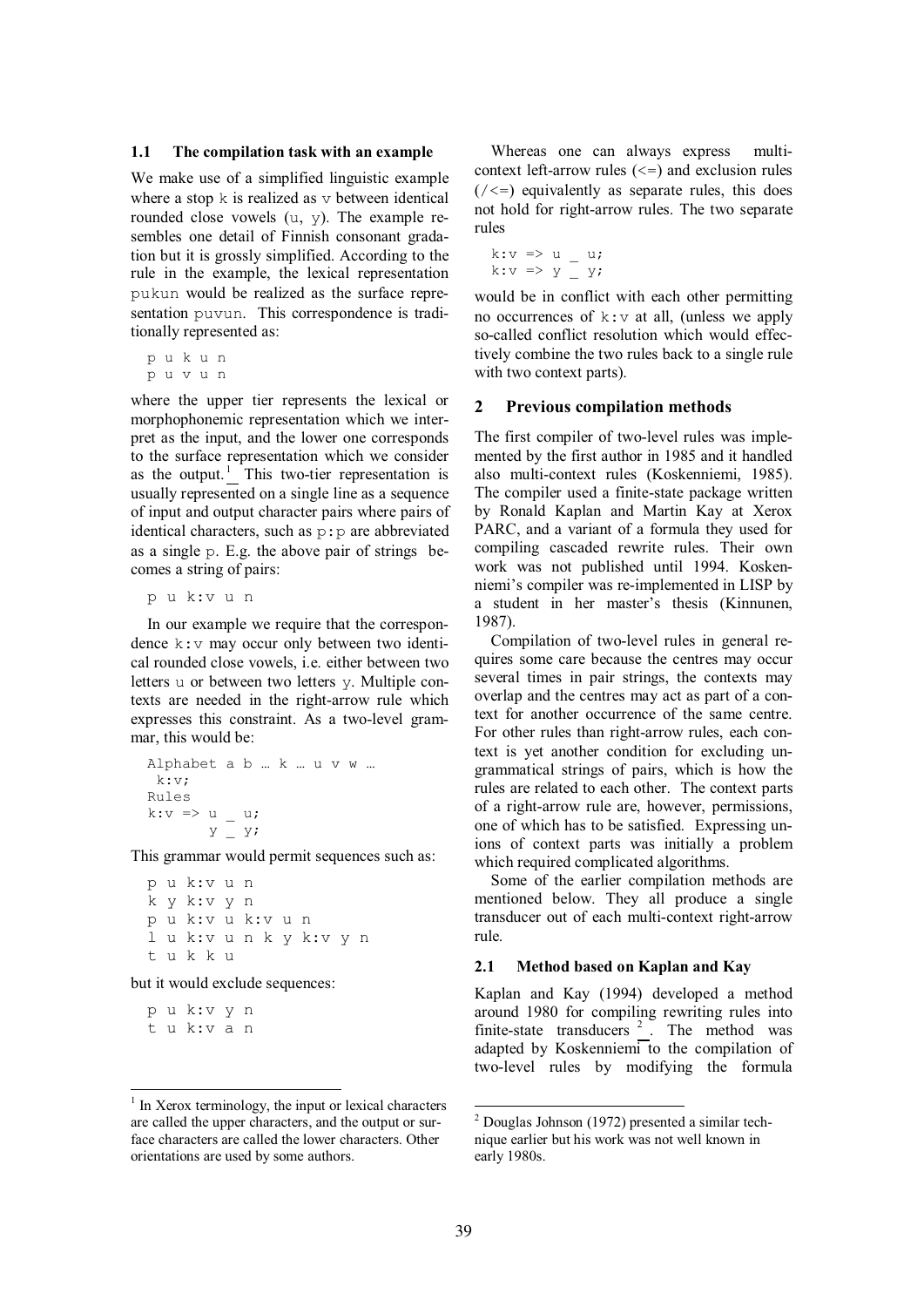slightly. In this method, auxiliary left and right bracket characters  $(\langle 1, >1, <2, >2, ... \rangle)$ were freely added in order to facilitate the checking of the context conditions. A unique left and right bracket was dedicated for each context part of the rule. For each context part of a rule, sequences with freely added brackets were then filtered with the context expressions so that only such sequences remained where occurrences of the brackets were delimited with the particular left or right context (allowing free occurrence of brackets for other context parts). Thereafter, it was easy to check that all occurrences of the centre (i.e. the left hand part of the rule before the rule operator) were delimited by some matching pair of brackets. As all component transducers in this expression were length-preserving (epsilonfree), the constraints could be intersected with each other resulting in a single rule transducer for the multi-context rule (and finally the brackets could be removed).

## **2.2 Method of Grimley-Evans, Kiraz and Pulman**

Grimley-Evans, Kiraz and Pulman presented a simpler compilation formula for two-level rules (1996). The method is prepared to handle more than two levels of representation, and it does not need the freely added brackets in the intermediate stages. Instead, it uses a marker for the rule centre and can with it express disjunctions of contexts. Subtracting such a disjunction from all strings where the centre occurs expresses all pair strings which violate the multi-context rule. Thus, the negation of such a transducer is the desired result.

## **2.3 Yli-Jyrä's method**

Yli-Jyrä (Yli-Jyrä et al., 2006) introduced a concept of Generalized Restriction (GR) where expressions with auxiliary boundary characters made it possible to express context parts of rules in a natural way, e.g. as:

Pi\* LC ◆ Pi ◆ RC Pi\*

Here P<sub>i</sub> is the set of feasible pairs of characters and LC and RC are the left and right contexts. The two context parts of our example would correspond to the following two expressions:

Pi\* u ◆ Pi ◆ u Pi\*  $Pi*$  y  $\blacklozenge$  Pi  $\blacklozenge$  y Pi $*$ 

Using such expressions, it is easy to express disjunctions of contexts as unions of the above expressions. This makes it logically simple to compile multi-context right-arrow rules. The rule centre x:z can be expressed simply as:

$$
\text{Pi*} \bullet x: z \bullet \text{Pi*}
$$

The right-arrow rule can be expressed as an implication where the expression for the centre implies the union of the context parts. Thereafter, one may just remove the auxiliary boundary characters, and the result is the rule-transducer. (It is easy to see that only one auxiliary character is needed when the length of the centres is one.)

The compilation of rules with centres whose length is one using the GR seems very similar to that of Grimley-Evans et al. The nice thing about GR is that one can easily express various rule types, including but not limited to the four types listed above.

## **2.4 Intersecting compose**

It was observed somewhere around 1990 at Xerox that the rule sets may be composed with the lexicon transducers in an efficient way and that the resulting transducer was roughly similar in size as the lexicon transducer itself (Karttunen et al., 1992). This observation gives room to the new approach presented below.

At that time, it was not practical to intersect complete two-level grammars if they contained many elaborate rules (and this is still a fairly heavy operation). Another useful observation was that the intersection of the rules could be done in a joint single operation with the composition (Karttunen, 1994). Avoiding the separate intersection made the combining of the lexicon and rules feasible and faster. In addition to Xerox LEXC program, e.g. the HFST finite-state software contains this operation and it is routinely used when lexicons and two-level grammars are combined into lexicon transducers (Lindén et al., 2009).

Måns Huldén has noted (2009) that the composing of the lexicon and the rules is sometimes a heavy operation, but can be optimized if one first composes the output side of the lexicon transducer with the rules, and thereafter the original lexicon with this intermediate result.

## **3 Proposed method for compilation**

The idea is to modify the two-level grammar so that the rules become simpler. The modified grammar will contain only simple rules with single context parts. This is done at the cost that the grammar will transform lexical representations into slightly modified surface representations.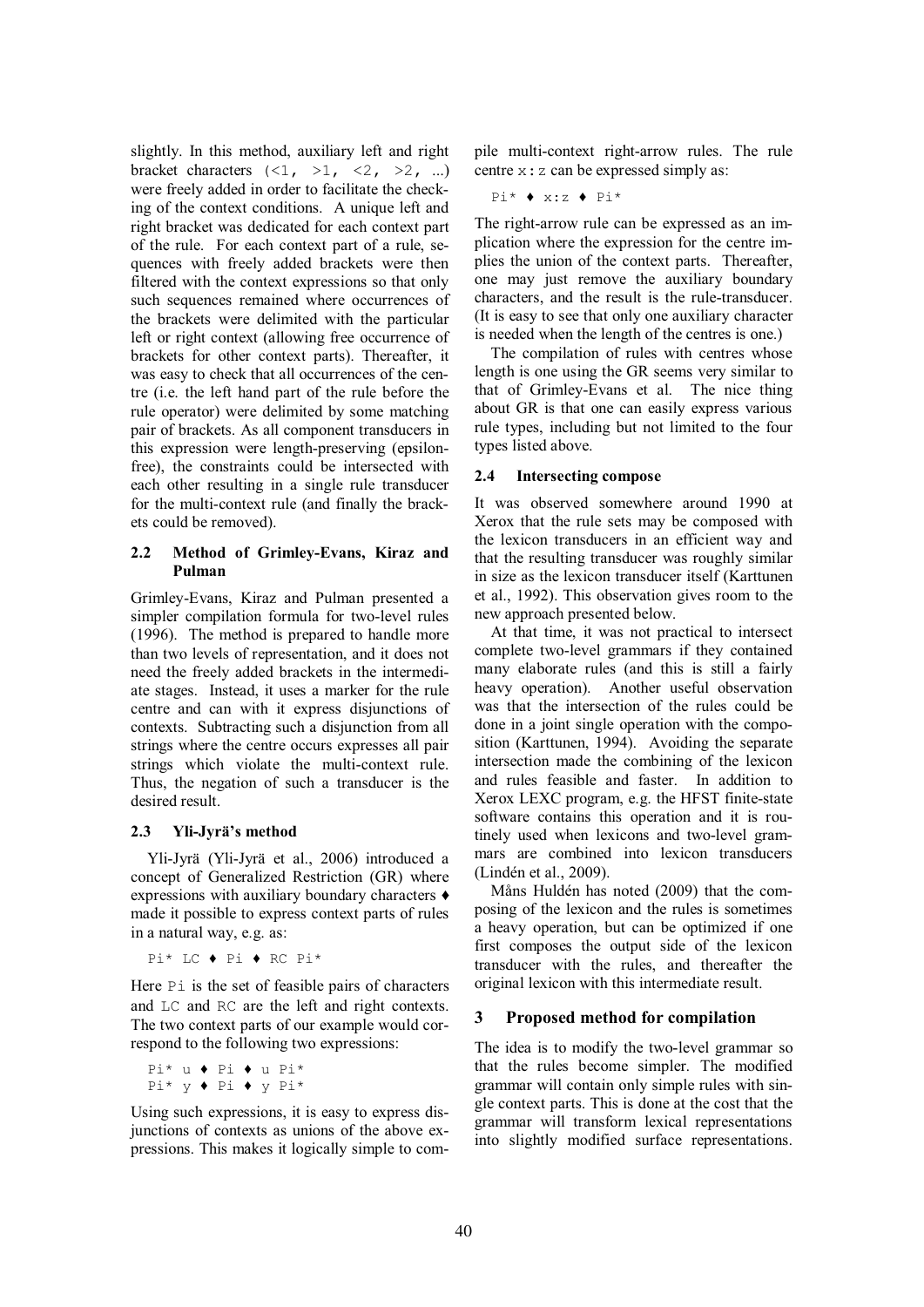The surface representations are, however, fixed after the rules have been combined with the lexicon so that the resulting lexicon transducer is equivalent to the result produced using earlier methods.

### **3.1 The method through the example**

Let us return to the example in the introduction. The modified surface representation differs from the ultimate representation by having a slightly extended alphabet where some surface characters are expressed as their variants, i.e. there might be  $v1$  or  $v2$  in addition to v. In particular, the first variant v1 will be used exactly where the first context of the original multi-context rule for  $k: v$ is satisfied, and v2 where the second context is satisfied. After extending the alphabet and splitting the rule, our example grammar will be as follows:

```
Alphabet a b … k … u v w x y … 
  k: v1 k: v2;Rules 
k:v1 \Rightarrow u _ u;
k:v2 => y - y;
```
These rules would permit sequences such as:

```
p u k:v1 u n
k y k:v2 y n 
p u k:v1 u k:v1 u n
```
but exclude a sequence

p u k:v2 u n

The output of the modified grammar is now as required, except that it includes these variants v1 and v2 instead of v. If we first perform the intersecting composition of the rules and the lexicon, we then can compose the result with a trivial transducer which simply transforms both v1 and  $v^2$  into  $v$ .

It should be noted that here the context expressions of these example rules do not contain v on the output side, and therefore the introduction of the variants v1 and v2 causes no further complications. In the general case, the variants should be added as alternatives of  $\nu$  in the context expressions, see the explanation below.

### **3.2 More general cases**

The strategy is to pre-process the two-level grammar in steps by splitting more complex constructions into simpler ones until we have units whose components are trivial to compile. The intersection of the components will have the desired effect when composed with a lexicon and a trivial correction module. Assume, for the time being, that all centres (i.e. the left-hand parts) of the rules are of length one.

(1) Split double-arrow  $(\leq z)$  rules into one right-arrow  $(=>)$  rule and one left-arrow  $(<=)$ rule with centres and context parts identical to those of the original double-arrow rule.

(2) Unfold the iterative where clauses in leftarrow rules by establishing a separate left-arrow rule for each value of the iterator variable, e.g.

```
V:Vb \le [a | o | u] ?* ;
  where V in (A O U) 
        Vb in (a o u) matched;
```
becomes

A:a <= [a | o | u] ?\* \_; O:o  $\le$  [a | o | u] ?\*  $\cdot$ U:u <= [a | o | u] ?\* \_;

Unfold the where clauses in right-arrow rules in either of the two ways: (a) If the where clauses create disjoint centres (as above), then establish a separate right-arrow rule for each value of the variable, and (b) if the clause does not affect the centre, then create a single multicontext right-arrow rule whose contexts consist of the context parts of the original rule by replacing the where clause variable by its values, one value at a time, e.g.

$$
k: v \Rightarrow Vu_{v}
$$
 *Vu; where Vu in (u y);*

becomes

$$
k: v \Rightarrow u = u;
$$
  

$$
y = y;
$$

If there are set symbols or disjunctions in the centres of a right-arrow rule, then split the rule into separate rules where each rule has just a single pair as its centre, and the context part is identical to the context part (after the unfolding of the where clauses).

Note that these two first steps would probably be common to any method of compiling multicontext rules. After these two steps, we have right-arrow, left-arrow and exclusion rules. The right-arrow rules have single pairs as their centres.

(3) Identify the right-arrow rules which, after the unfolding, have multiple contexts, and record each pair which is the centre of such a rule. Suppose that the output character (i.e. the surface character) of such a rule is *z* and there are *n* context parts in the rule, then create *n* new auxiliary characters  $z_1, z_2, ..., z_n$  and denote the set consisting of them by *S(z)*.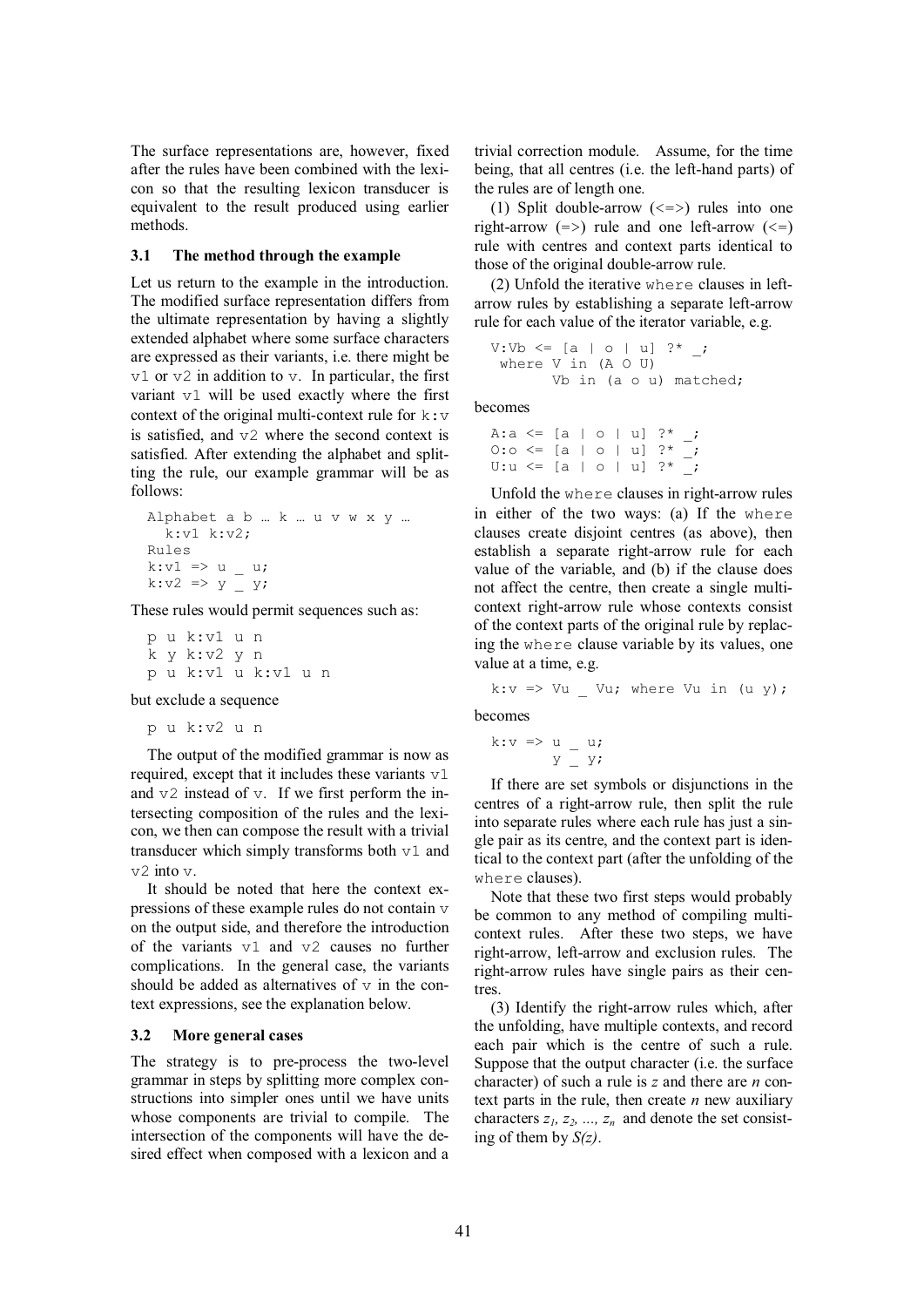Split the rule into *n* distinct single-context right-arrow rules by replacing the *z* of the centre by each  $z_i$  in turn.

Our simple example rule becomes now.

```
k: v1 \Rightarrow u u;
k:v2 => y \overline{y} y;
```
(4) When all rules have been split according to the above steps, we need a post-processing phase for the whole grammar. We have to extend the alphabet by adding the new auxiliary characters in it. If original surface characters (which now have variants) were referred to in the rules, each such reference must be replaced with the union of the original character and its variants. This replacement has to be done throughout the grammar. For any existing pairs *x:z* listed in the alphabet, we add there also the pairs *x:z1, ..., x:zn*. The same is done for all declarations of sets where *z* occurs (as an output character). Insert a declaration for a new character set corresponding to *S(z)*. In all define clauses and in all rulecontext expressions where *z* occurs as an output character, it is replaced by the set *S(z)*. In all centres of left-arrow rules where *z* occurs as the output character, it is replaced by *S(z)*.

The purpose of this step is just to make the modified two-level grammar consistent in terms of its alphabet, and to make the modified rules treat the occurrence of any of the output characters  $z_1$ ,  $z_2$ , ...,  $z_n$  in the same way as the original rule treated *z* wherever it occurred in its contexts.

After this pre-processing we only have rightarrow, left-arrow and exclusion rules with a single context part. All rules are independent of each other in such a way that their intersection would have the effect we wish the grammar to have. Thus, we may compile the rule set as such and each of these simple rules separately. Any of the existing compilation formulas will do.

After compiling the individual rules, they have to be intersected and composed with the lexicon transducer which transforms base forms and inflectional feature symbols into the morphophonemic representation of the word-forms. The composing and intersecting is efficiently done as a single operation because it then avoids the possible explosion which can occur if intermediate result of the intersection is computed in full.

The rules are mostly independent of each other, capable of recurring freely. Therefore something near the worst case complexity is likely to occur, i.e. the size of the intersection would have many states, roughly proportional to the product of the numbers of the states in the individual rule transducers.

The composition of the lexicon and the logical intersection of the modified rules is almost identical to the composition of the lexicon and the logical intersection of the original rules. The only difference is that the output (i.e. the surface) representation contains some auxiliary characters *z<sup>i</sup>* instead of the original surface characters *z*. A simple transducer will correct this. (The transducer has just one (final) state and identity transitions for all original surface characters and a reduction  $z_i$ :*z* for each of the auxiliary characters.) This composition with the correcting transducer can be made only after the rules have been combined with the lexicon.

## **3.3 Right-arrow conflicts**

Right-arrow rules are often considered as permissions. A rule could be interpreted as "this correspondence pair may occur if the following context condition is met". Further permissions might be stated in other rules. As a whole, any occurrence must get at least one permission in order to be allowed.

The right-arrow conflict resolution scheme presented by Karttunen implemented this through an extensive pre-processing where the conflicts were first detected and then resolved (Karttunen et al., 1987). The resolution was done by copying context parts among the rules in conflict. Thus, what was compiled was a grammar with rules extended with copies of context parts from other rules.

The scenario outlined above could be slightly modified in order to implement the simple rightarrow rule conflict resolution in a way which is equivalent to the solution presented by Karttunen. All that is needed is that one would first split the right-arrow rules with multiple context parts into separate rules. Only after that, one would consider all right-arrow rules and record rules with identical centres. For groups of rules with identical centres, one would introduce the further variants of the surface characters, a separate variant for each rule. In this scheme, the conflict resolution of right-arrow rules is implemented fairly naturally in a way analogous to the handling of multi-context rules.

## **3.4 Note on longer centres in rules**

In the above discussion, the left-hand parts of rules, i.e. their centres, were always of length one. In fact, one may define rules with longer centres by a scheme which reduces them into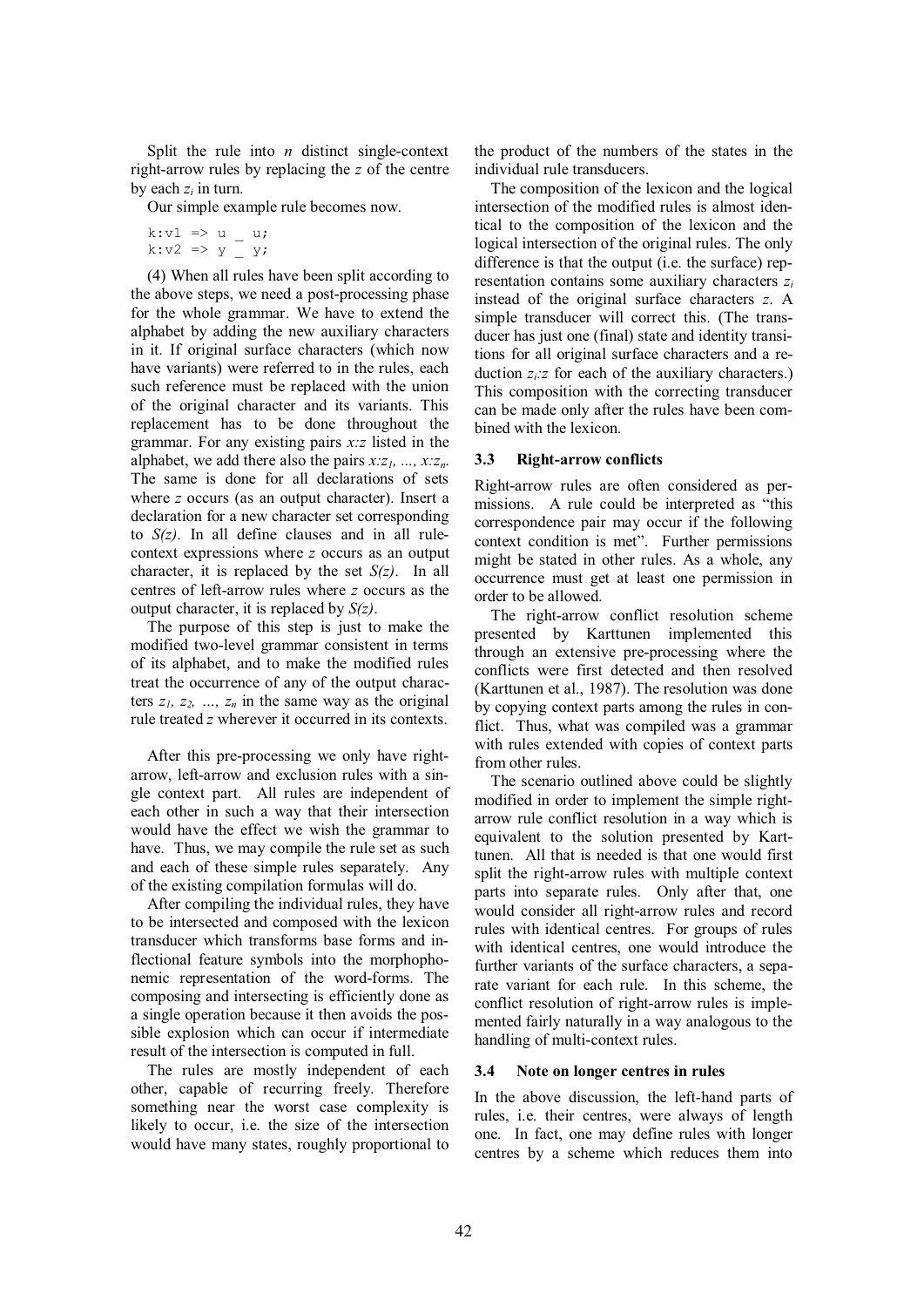rules with length one centres. It appears that the basic rule types (the left and right-arrow rules) with longer centres can be expressed in terms of length one centres, if we apply conflict resolution for the right-arrow rules.

We replace a right-arrow rule, e.g.

 $x_1:z_1, x_2:z_2, \ldots, x_k:z_k \implies LC$  RC;

with k separate rules

 $x_1:z_1 \implies LC \_ x_2:z_2 \ldots x_k:z_k \text{ RC};$  $x_2:z_2 \implies LC \overline{x}_1:z_1 \_ \dots \ x_k:z_k \ RC;$ ...  $x_k:z_k \Rightarrow LC x_1:z_1 x_2:z_2 \dots N$ 

Effectively, each input character may be realized according to the original rule only if the rest of the centre will also be realized according to the original rule.

Respectively, we replace a left-arrow rule, e.g.

 $x_1:z_1, x_2:z_2, \ldots, x_k:z_k \leq L_C$  RC;

with k separate rules

 $x_1:z_1 \leq LC \_ x_2: \ldots x_k: RC;$  $x_2:z_2 \leq LC \overline{x}_1: - \cdots x_k: RC;$ ...  $x_k: z_k \leq LC$   $x_1: x_2: \ldots$  RC;

Here the realization of the surface string is forced for each of its character of the centre separately, without reference to what happens to other characters in the centre. (Otherwise the contexts of the separate rules would be too restrictive, and allow the default realization as well.)

## **4 Complexity and implementation**

In order to implement the proposed method, one could write a pre-processor which just transforms the grammar into the simplified form, and then use an existing two-level compiler. Alternatively, one could modify an existing compiler, or write a new compiler which would be somewhat simpler than the existing ones. We have not implemented the proposed method yet, but rather simulated the effects using existing two-level rule compilers. Because the pre-processing would be very fast anyway, we decided to estimate the efficiency of the proposed method through compiling handmodified rules with the existing HFST-TWOLC (Lindén et al., 2009) and Xerox  $TWOLC<sup>3</sup>$  twolevel rule compilers. The HFST tools are built on top of existing open source finite-state packages OpenFST (Allauzen et al., 2007) and Helmut Schmid's SFST (2005).

It appears that all normal morphographemic two-level grammars can be compiled with the methods of Kaplan and Kay, Grimley-Evans and Yli-Jyrä.

Initial tests of the proposed scheme are promising. The compilation speed was tested with a grammar of consisting of 12 rules including one multi-context rule for Finnish consonant gradation with some 8 contexts and a full Finnish lexicon. When the multi-context rule was split into separate rules, the compilation was somewhat faster (12.4 sec) to than when the rule was compiled a multi-context rule using the GR formula (13.9 sec). The gain in the speed by splitting was lost at the additional work needed in the intersecting compose of the rules and the full lexicon and the final fixing of the variants. On the whole, the proposed method had no advantage over the GR method.

In order to see how the number of context parts affects the compilation speed, we made tests with an extreme grammar simulating Dutch hyphenation rules. The hyphenation logic was taken out of TeX hyphenation patterns which had been converted into two-level rules. The first grammar consisted of a single two-level rule which had some 3700 context parts. This grammar could not be compiled using Xerox TWOLC which applies the Kaplan and Kay method because more than 5 days on a dedicated Linux machine with 64 GB core memory was not enough for completing the computation. When using of GR method of HFST-TWOLC, the compilation time was not a problem (34 minutes). The method of Grimley-Evans et al. would probably have been equally feasible.

Compiling the grammar after splitting it into separate rules as proposed above was also feasible: about one hour with Xerox TWOLC and about 20 hours with HFST-TWOLC. The difference between these two implementations depends most likely on the way they handle alphabets. The Xerox tool makes use of a so-called 'other' symbol which stands for characters not mentioned in the rule. It also optimizes the computation by using equivalence classes of character pairs. These make the compilation less sensitive to the 3700 new symbols added to the alphabet than what happens in the HFST routines.

Another test was made using a 50 pattern subset of the above hyphenation grammar. Using

<sup>&</sup>lt;sup>3</sup> We used an old version  $3.4.10$  (2.17.7) which we thought would make use of the Kaplan and Kay formula. We suspected that the most recent versions might have gone over to the GR formula.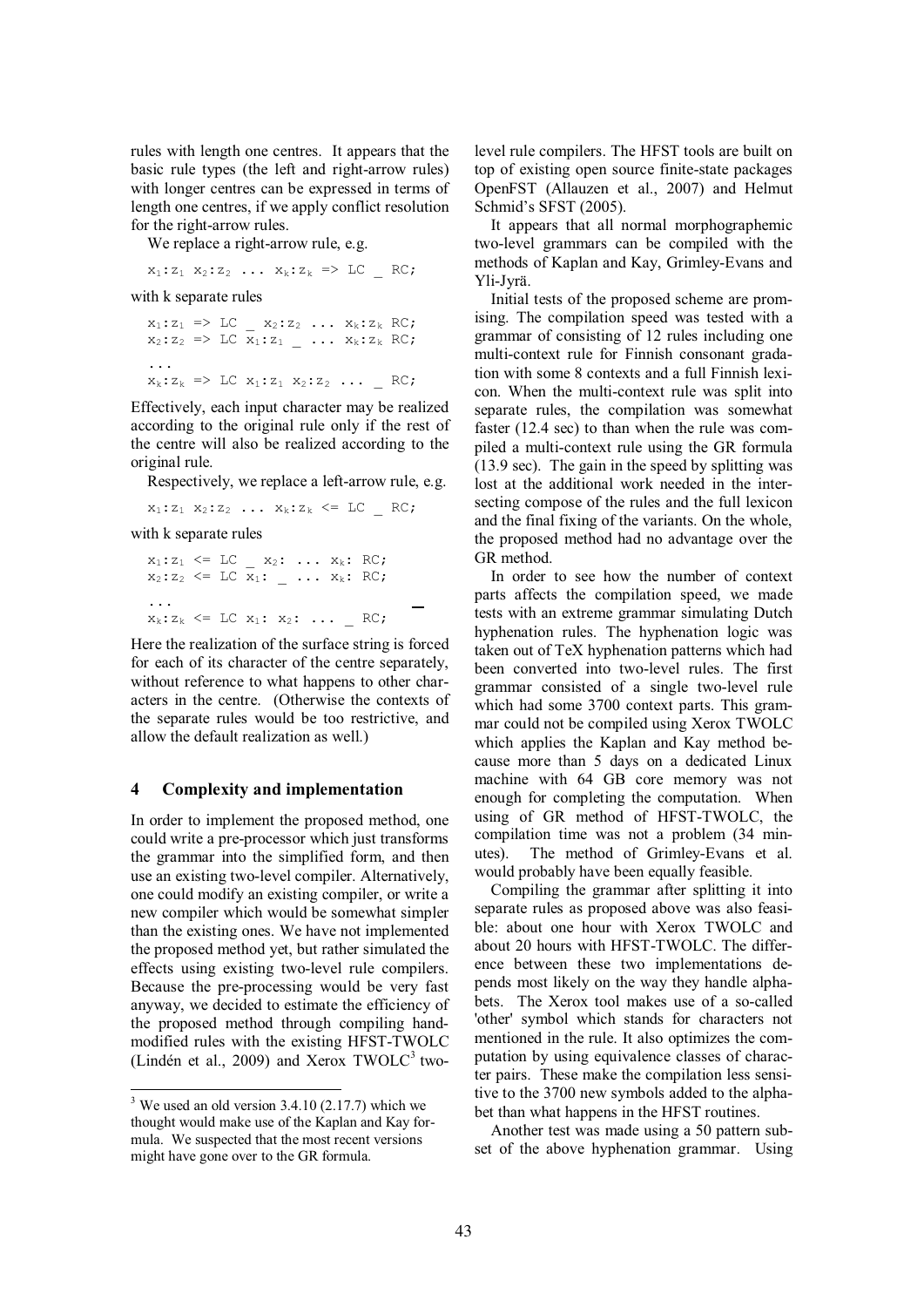the Xerox TWOLC, the subset compiled as a multi-context rule in 28.4 seconds, and when split according to the method proposed here, it compiled in 0.04 seconds. Using the HFST-TWOLC, the timings were 3.1 seconds and 5.4 seconds, respectively. These results corroborate the intuition that the Kaplan and Kay formula is sensitive to the number of context parts in rules whereas the GR formula is less sensitive to the number of context parts in rules.

There are factors which affect the speed of HFST-TWOLC, including the implementation detail including the way of treating characters or character pairs which are not specifically mentioned in a particular transducer. We anticipate that there is much room for improvement in treating larger alphabets in HFST internal routines and there is no inherent reason why it should be slower than the Xerox tool. The next release of HFST will use Huldén's FOMA finitestate package. FOMA implements the 'other' symbol and is expected to improve the processing of larger alphabets.

Our intuition and observation is that the proposed compilation phase requires linear time with respect to the number of context parts in a rule. Whether the proposed compilation method has an advantage over the compilation using the GR or Grimley-Evans formula remains to be seen.

## **5 Acknowledgements**

Miikka Silfverberg, a PhD student at Finnish graduate school Langnet and the author of HFST-TWOLC compiler. His contribution consists of making all tests used here to estimate and compare the efficiency of the compilation methods.

The current work is part of the FIN-CLARIN infrastructure project at the University of Helsinki funded by the Finnish Ministry of Education.

## **References**

- Cyril Allauzen, Michael Riley, Johan Schalkwyk, Wojciech Skut and Mehryar Mohri. 2007. OpenFst: A General and Efficient Weighted Finite-State Transducer Library. In *Implementation and Application of Automata*, Lecture Notes in Computer Science. Springer, Vol. 4783/2007, 11-23.
- Alan Black, Graeme Ritchie, Steve Pulman, and Graham Russell. 1987. "Formalisms for morphographemic description". In *Proceedings of the Third Conference of the European Chapter of the Association for Computational Linguistics*, 11–18.
- Edmund Grimley-Evans, Georg A. Kiraz, Stephen G. Pulman. 1996. Compiling a Partition-Based Two-

Level Formalism. In *COLING 1996, Volume 1: The 16th International Conference on Computational Linguistics*, pp. 454-459.

- Huldén, Måns. 2009. *Finite-State Machine Construction Methods and Algorithms for Phonology and Morphology*. PhD Thesis, University of Arizona.
- Douglas C. Johnson. 1972. *Formal Aspects of Phonological Description*. Mouton, The Hague.
- Ronald M. Kaplan and Martin Kay. 1994. Regular Models of Phonological Rule Systems. *Computational Linguistics* 20(3): 331–378.
- Lauri Karttunen. 1994. Constructing lexical transducers. In Proceedings of the 15th conference on Computational linguistics, Volume 1. pp. 406-411.
- Lauri Karttunen, Ronald M. Kaplan, and Annie Zaenen. 1992. Two-Level Morphology with Composition. *Proceedings of the 14th conference on Computational linguistics, August 23-28, 1992, Nantes, France.* 141-148.
- Lauri Karttunen, Kimmo Koskenniemi, and Ronald. M. Kaplan. 1987. A Compiler for Two-level Phonological Rules. In Dalrymple, M. et al. *Tools for Morphological Analysis*. Center for the Study of Language and Information. Stanford University. Palo Alto.
- Maarit Kinnunen. 1987. *Morfologisten sääntöjen kääntäminen äärellisiksi automaateiksi*. (Translating morphological rules into finite-state automata. Master's thesis.). Department of Computer Science, University of Helsinki
- George Anton Kiraz. 2001. *Computational Nonlinear Morphology: With Emphasis on Semitic Languages*. Studies in Natural Language Processing. Cambridge University Press, Cambridge.
- Kimmo Koskenniemi. 1983. *Two-Level Morphology: A General Computational Model for Word-form Recognition and Production*. University of Helsinki, Department of General Linguistics, Publications No. 11.
- Kimmo Koskenniemi. 1985. Compilation of automata from morphological two-level rules. In F. Karlsson (ed.), *Papers from the fifth Scandinavian Conference of Computational Linguistics, Helsinki, December 11-12, 1985.* pp. 143-149.
- Krister Lindén, Miikka Silfverberg and Tommi Pirinen. 2009. HFST Tools for Morphology – An Efficient Open-Source Package for Construction of Morphological Analyzers. In *State of the Art in Computational Morphology* (Proceedings of Workshop on Systems and Frameworks for Computational Morphology, SFCM 2009). Springer.
- Graeme Ritchie. 1992. Languages generated by twolevel morphological rules". *Computational Linguistics*, 18(1):41–59.